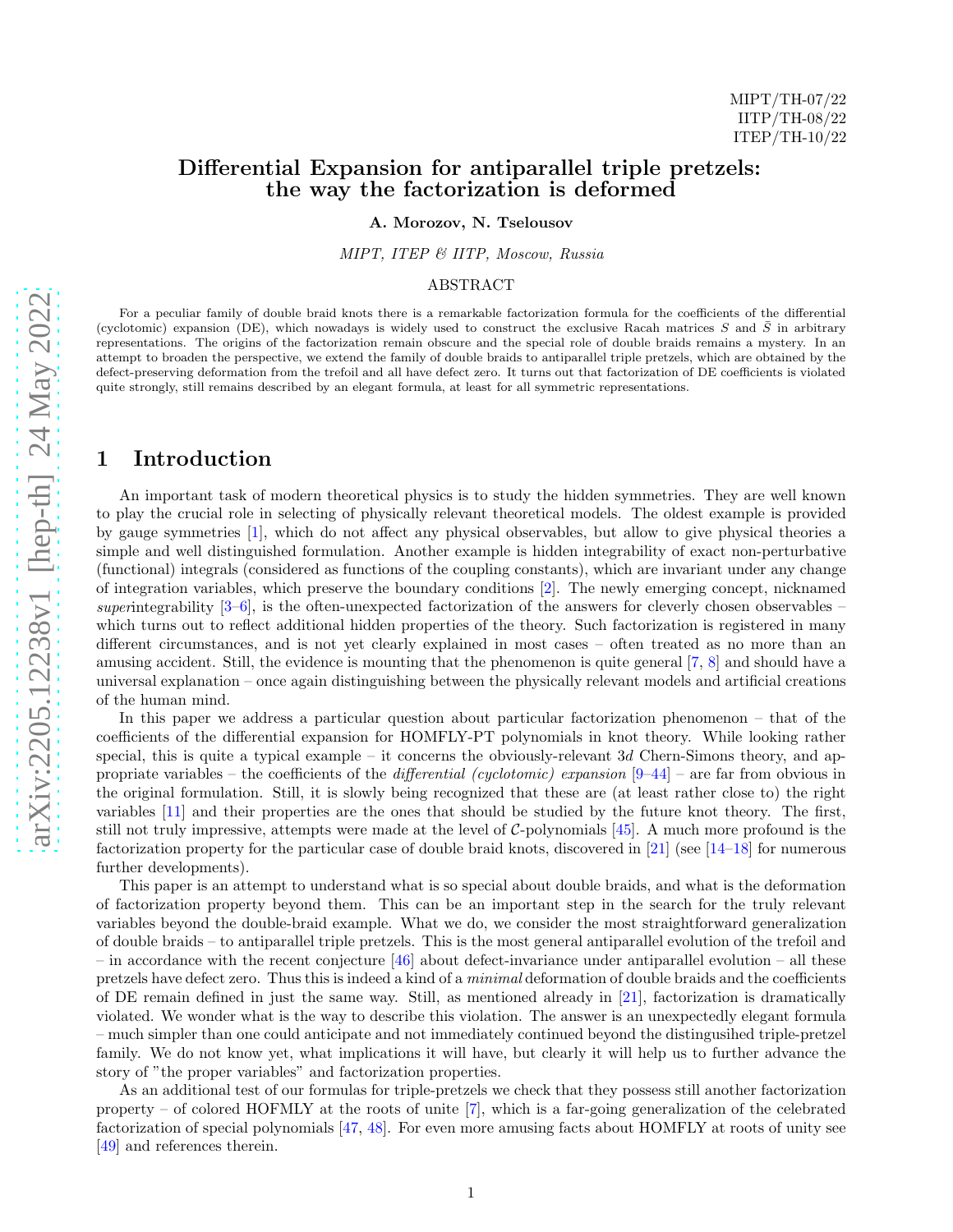# 2 Differential expansion (DE)

HOMFLY-PT polynomials are the Wilson-line averages in 3d Chern-Simons theory [\[50\]](#page-12-3):

$$
H_R^{\mathcal{K}} = \left\langle \text{Tr}_R \text{Pexp}\left(\oint_{\mathcal{K}} \mathcal{A}\right) \right\rangle \tag{1}
$$

which depend on integration contour (knot) K, the coupling constant g, the size N of the  $\mathfrak{sl}_N$  gauge algebra and its representation R. Dependence on g and N is actually through the non-perturbative variables  $q = \exp\left(\frac{2\pi i}{g+N}\right)$ and  $A = q^N$ , of which  $H^{\mathcal{K}}$  is – mysteriously – just a polynomial. For a recent progress in perturbative approach see [\[51,](#page-12-4) [52\]](#page-12-5).

Dependence on K and R is more tricky, and the better (less redundant) variables are the coefficients  $\mathcal{F}_Q^{\mathcal{K}}$ of the *differential (cyclotomic) expansion*  $[9-44]$  $[9-44]$ , which we write down restricted in two ways – to symmetric representations and to defect [\[23\]](#page-10-11) zero – according to the limited consideration in this paper. This allows to avoid lengthier formulas and extra notations, unnecessary for what follows:

<span id="page-1-0"></span>
$$
H_{[r]}^{\mathcal{K}_0}(A,q) = 1 + \sum_{s=1}^r \frac{[r]_q!}{[s]_q! [r-s]_q!} \cdot \underbrace{\mathcal{F}_{[s]}^{\mathcal{K}_0}(A,q)}_{\text{depends on knot}} \cdot \prod_{i=0}^{s-1} \{Aq^{r+i}\} \{Aq^{i-1}\}
$$
(2)

where  $\{x\} := x - x^{-1}$  and  $[n]_q := \frac{\{q^n\}}{\{q\}}$  ${q \over \{q\}}$ . We do not discuss origins of this formula and refer to other papers on the subject [\[13,](#page-10-12) [46](#page-11-2)]. The main advantage of DE formulas is that it extracts functions, such as  $\mathcal{F}_Q^{\mathcal{K}}$ , which truly distinguish knots from the other constituents of HOMFLY that are common for all knots. Equation [\(2\)](#page-1-0) is literally true for defect-0 knots [\[23\]](#page-10-11), thus K carries additional label 0. For other defects factorization is slightly less pronounced. In this paper we deal with defect zero and do not need to go into more details on this difference.

The first example of zero defect knot is the trefoil knot  $3<sub>1</sub>$ . In other words, zero defect means that the corresponding colored HOMFLY have the form [\(2\)](#page-1-0) with the following DE coefficients:

$$
\mathcal{F}_{[s]}^{3_1} = (-)^s A^{2s} q^{s(s-1)} \tag{3}
$$

It is observed [\[46\]](#page-11-2) that the form of DE (i.e. the defect of DE) does not change under the antiparallel evolution of knots. By antiparallel evolution we mean replacement some of the crossings of knot by the antiparallel twostrand braid of odd length. In particular, this defect evolution hypothesis means that the whole three parametric family of triple antiparallel pretzels  $Pr(2n - 1, 2m - 1, 2l - 1)$  have the same form of DE [\(2\)](#page-1-0) as the trefoil knot, since they could be considered as descendants of the trefoil under antiparallel evolution [\(4\)](#page-1-1).

<span id="page-1-1"></span>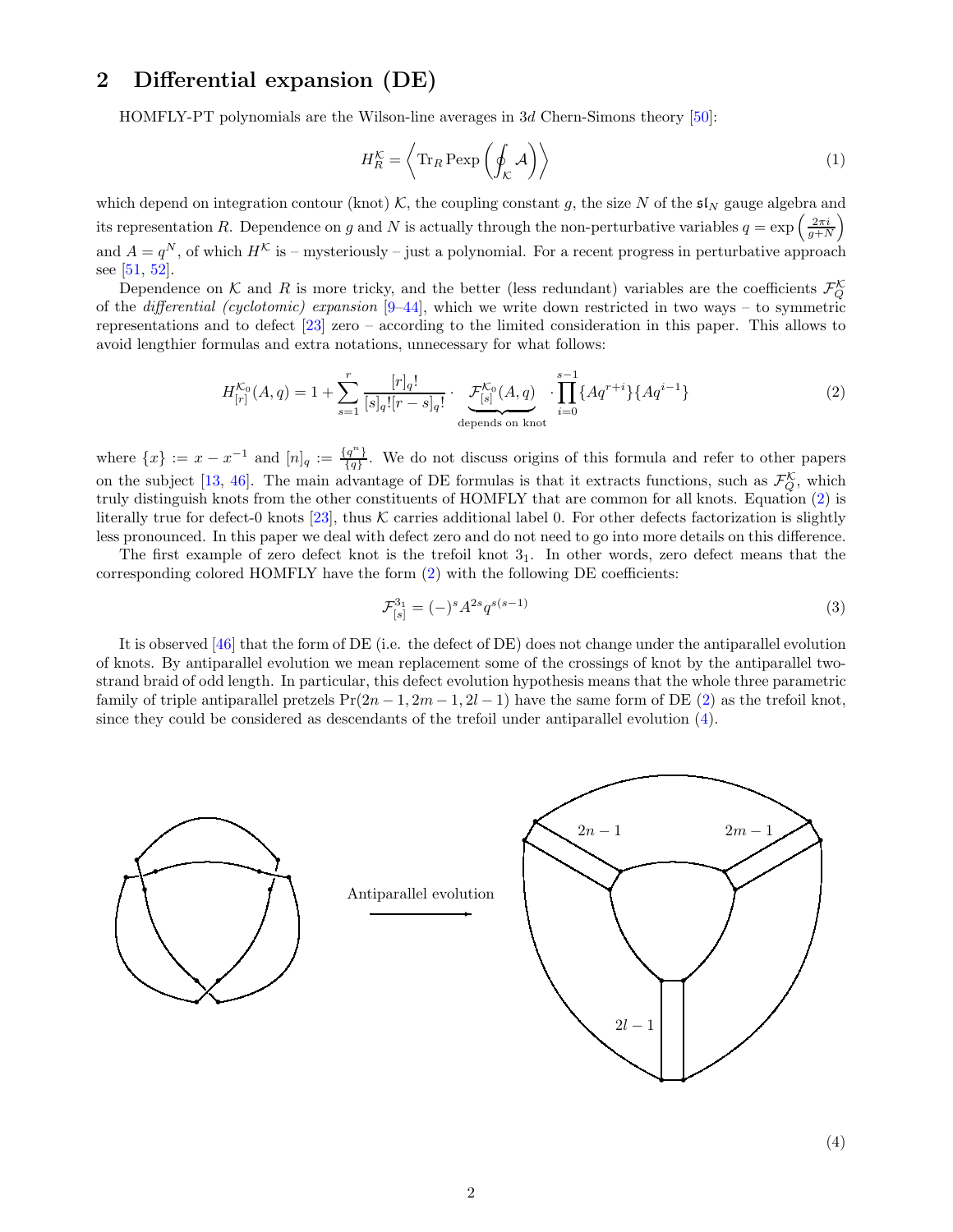The double braid knots are included in this family as  $Pr(2n-1, 2m-1, 1)$  and posses surprisingly simple behaviour of DE coefficients:

<span id="page-2-0"></span>
$$
\mathcal{F}_{[s]}^{(n,m,1)} = \frac{F_{[s]}^{(n)} \cdot F_{[s]}^{(m)}}{F_{[s]}^{(1)}} \tag{5}
$$

Here  $(n, m, l)$  is a shortcut notation for  $Pr(2n - 1, 2m - 1, 2l - 1)$  and  $F_{[s]}^{(n)}$  $\mathbb{E}^{(n)}_{[s]}$  are the DE coefficients of twist knots:

$$
F_{[s]}^{(n)} := \mathcal{F}_{[s]}^{(n,1,1)} \tag{6}
$$

because twist knots are included in triple pretzels as  $Pr(2n-1,1,1)$ . This mysterious factorization property of double braid DE coefficients [\(5\)](#page-2-0) holds beyond symmetric and even rectangular representations [\[15,](#page-10-13) [16](#page-10-14)]. In order to understand the origins and nature of this factorization property we consider the double braid family as the part of a bigger family of triple pretzels and investigate how the factorization is deformed – see the resulting formula for triple pretzels [\(33\)](#page-5-0).

The figure-eight knot  $4_1$  ( $n = -1$ ), trefoil  $3_1$  ( $n = 1$ ) and unknot  $0_1$  ( $n = 0$ ) have simplest DE coefficients:

$$
F_{[s]}^{(-1)} = 1, \qquad F_{[s]}^{(0)} = 0, \qquad F_{[s]}^{(1)} = (-)^s A^{2s} q^{s(s-1)} \tag{7}
$$

for other twist knots there is a general formula [\[12](#page-10-15)]:

<span id="page-2-1"></span>
$$
F_{[s]}^{(n)} = q^{\frac{s(s-1)}{2}} A^s \cdot \sum_{j=0}^s (-)^j \cdot \frac{[s]!}{[j]![s-j]!} \cdot \frac{(Aq^{j-1})^{2jn} \{Aq^{2j-1}\}}{\prod_{i=j-1}^{s+j-1} \{Aq^i\}}
$$
(8)

All these DE coefficients are encoded into the *one* semi-infinite lower triangular matrix  $\beta$  which we call the KNTZ matrix [\[14,](#page-10-9) [16,](#page-10-14) [17\]](#page-10-16):

<span id="page-2-3"></span><span id="page-2-2"></span>
$$
F_{[s]}^{(n)} = \sum_{j=0}^{s} (\mathcal{B}^{n+1})_{s,j}
$$
 (9)

where explicit form of matrix elements for  $i, j = 0, 1, 2, \ldots$ :

$$
\mathcal{B}_{i,j} = (-)^{i-j} A^{2i} q^{(i+j)(i-1)} \frac{[i]_q!}{[j]_q! [i-j]_q!}, \qquad j \leq i \qquad (10)
$$

$$
\mathcal{B}_{i,j} = 0, \tag{11}
$$

$$
\mathcal{B} = \begin{pmatrix}\n1 & 0 & 0 & 0 & \dots \\
-A^2 & A^2 & 0 & 0 & \dots \\
A^4 q^2 & -[2]_q A^4 q^3 & A^4 q^4 & 0 & \dots \\
-A^6 q^6 & [3]_q A^6 q^8 & -[3]_q A^6 q^{10} & A^6 q^{12} & \dots \\
\dots & \dots & \dots & \dots & \dots\n\end{pmatrix}
$$
\n(12)

The approach to the twist knot DE coefficients through the KNTZ matrix turn out to be extremely productive: this structures generalizes to higher representations [\[15](#page-10-13)] and superpolynomial T-deformation [\[16\]](#page-10-14).

# 3 Technicalities of HOMFLY-PT calculus for pretzel knots

At present there is yet no direct way to calculate DE coefficients  $\mathcal{F}_{Q}^{\mathcal{K}}$  for arbitrary knots and they are extracted from the answers for colored HOMFLY that are derived with the help of various techniques. All pretzels are very simple examples of arborescent knots and all the calculations are very straightforward due to the well-developed methods of arborescent calculus [\[53](#page-12-6)[–56\]](#page-12-7). In this section we provide explicit formulas that allow to compute any symmetric HOMFLY for a 3-pretzel family that we discuss in this paper.

The calculations involve only 4 matrices:  $S, \overline{S}, T, \overline{T}$ . The R matrix eigenvalues in symmetric representations  $R = [r]$  in the two channels  $[r] \otimes [r]$  and  $[r] \otimes \overline{[r]}$  are very simple:

$$
T = \text{diag}\left((-)^{r+i-1}q^{-r^2+i(i-1)}A^{-r}\right), \qquad \qquad \bar{T} = \text{diag}\left((-)^{r+i-1}q^{(i-1)(i-2)}A^{i-1}\right),\tag{13}
$$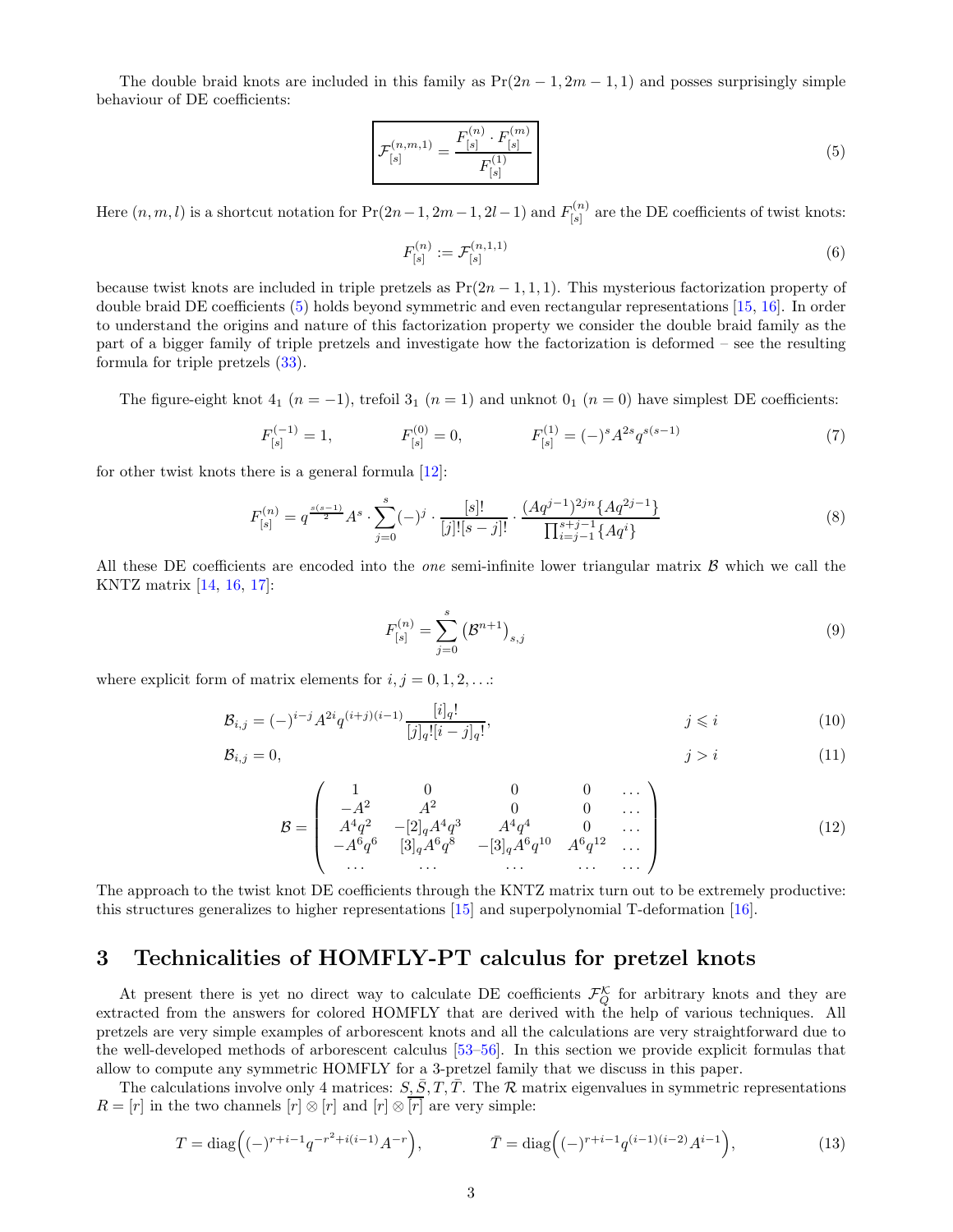for  $i = 1, \ldots, r + 1$ . For symmetric representations the matrices S, which switch between  $[r] \otimes \overline{[r]}$  and  $\overline{[r]} \otimes \overline{[r]}$ and  $\overline{S}$  acting within the space  $\overline{[r]} \otimes \overline{[r]}$ , are also well known [\[57,](#page-12-8) [58\]](#page-12-9): for  $i, j = 1, ..., r + 1$ 

$$
S_{ij} = \sqrt{\frac{\bar{d}_i}{d_j}} \cdot \alpha_{i-1,j-1} \qquad \bar{S}_{ij} = \sqrt{\frac{\bar{d}_i}{\bar{d}_j}} \cdot \bar{\alpha}_{i-1,j-1} \tag{14}
$$

where  $d_X$  and  $\bar{d}_X$  are dimensions of representations from  $[r] \otimes [r]$  and  $[r] \otimes \overline{[r]}$  respectively,

$$
[r] \otimes [r] = \bigoplus_{j=1}^{r+1} [r+j-1, r-j+1]
$$
\n
$$
d_j = \dim_{[r+j-1, r-j+1]} := \frac{[2j-1]_q}{\prod_{i=1}^{r+j} [i]_q \prod_{i=1}^{r+1-j} [i]_q} \cdot \prod_{i=1}^{r+j-2} \{Aq^i\} \prod_{i=-1}^{r-1-j} \{Aq^i\}
$$
\n
$$
\otimes \overline{[r]} = \bigoplus_{i=1}^{r+1} [2(i-1), (i-1)^{N-2}]
$$
\n
$$
\bar{d}_i = \dim_{[2(i-1), (i-1)^{N-2}]} := \{Aq^{2i-3}\} \{Aq^{-1}\} \prod_{j=0}^{i-3} \left(\frac{\{Aq^j\}}{[j+2]}\right)^2
$$
\n(16)

The matrices  $S, \bar{S}$  are build from 6-j symbols []:

·

$$
\begin{pmatrix}\n\alpha_{km}(r) \\
\bar{\alpha}_{km}(r)\n\end{pmatrix} = \frac{(-)^{r+k+m}[2m+1]([k]![m]!)^2[r-k]![r-m]!}{[r+k+1]![r+m+1]!}.
$$
\n
$$
\min(r+k+m,2r)\n\begin{pmatrix}\n-\frac{\partial r}{\partial k m}(r) & -\frac{\partial r}{\partial k m}(r) \\
\frac{\partial r}{\partial k m}(r) & -\frac{\partial r}{\partial k m}(r)\n\end{pmatrix} \cdot \begin{pmatrix}\n\frac{\partial r}{\partial r+k+1}\frac{\partial r}{\partial r-r} \\
\frac{\partial r}{\partial r+k+1}\frac{\partial r}{\partial r-r} \\
\frac{\partial r}{\partial r+k+1}\frac{\partial r}{\partial r+k+1}\frac{\partial r}{\partial r+k+1}\n\end{pmatrix} (17)
$$

where  $\mathcal{D}_n := \frac{1}{[n]!} \prod_{j=-1}^{n-2} \{Aq^j\}$  are responsible for the deviation from the  $\mathfrak{sl}_2$  case when  $A = q^2$  and  $\mathcal{D}_n = 1$ . The resulting answer for antiparallel 3-pretzel family:

$$
H_{[r]}^{(n,m,l)} = d_{[r]}^2 \cdot \sum_{j=1}^{r+1} d_j^{-1/2} \left( \bar{S} \bar{T}^{2n-1} S \right)_{1,j} \left( \bar{S} \bar{T}^{2m-1} S \right)_{1,j} \left( \bar{S} \bar{T}^{2l-1} S \right)_{1,j} \tag{18}
$$

where  $(n, m, l)$  is the shortcut notation for odd antiparallel triple pretzels  $Pr(2n-1, 2m-1, 2l-1)$ . For example,  $3<sub>1</sub> = (1, 1, 1)$  and  $4<sub>1</sub> = (-1, 1, 1)$ :

$$
H_{[1]}^{(1,1,1)} = -A^4 + A^2 q^2 + \frac{A^2}{q^2}, \qquad H_{[1]}^{(-1,1,1)} = A^2 + \frac{1}{A^2} - q^2 - \frac{1}{q^2} + 1. \tag{19}
$$

# 4 Triple antiparallel pretzels

In this section we analyze DE coefficents for triple antiparallel pretzels  $Pr(2n - 1, 2m - 1, 2l - 1)$ . All these knots have defect zero, thus the differential expansion is

$$
H_{[1]}^{(n,m,l)} = 1 + \mathcal{F}_{[1]}^{(n,m,l)}(A) \cdot \{Aq\} \{A/q\}
$$
  
\n
$$
H_{[2]}^{(n,m,l)} = 1 + [2] \cdot \mathcal{F}_{[1]}^{(n,m,l)}(A) \cdot \{Aq^2\} \{A/q\} + \mathcal{F}_{[2]}^{(n,m,l)}(A,q) \cdot \{Aq^3\} \{Aq^2\} \{A\} \{A/q\}
$$
  
\n...  
\n
$$
H_{[r]}^{(n,m,l)} = 1 + \sum_{s=1}^r \frac{[r]!}{[s]![r-s]!} \cdot \mathcal{F}_{[s]}^{(n,m,l)} \cdot \prod_{j=0}^{s-1} \{Aq^{r+j}\} \{Aq^{j-1}\}
$$
  
\n(20)

Dealing with triple pretzel DE coefficients we follow the strategy: we consider twist knot DE coefficients  $F^{(n)}_{\text{ls}1}$  $S^{(n)}_{[s]}$  as "building blocks" and express the resulting answers through them, in the direct analogy with double braid family [\(5\)](#page-2-0).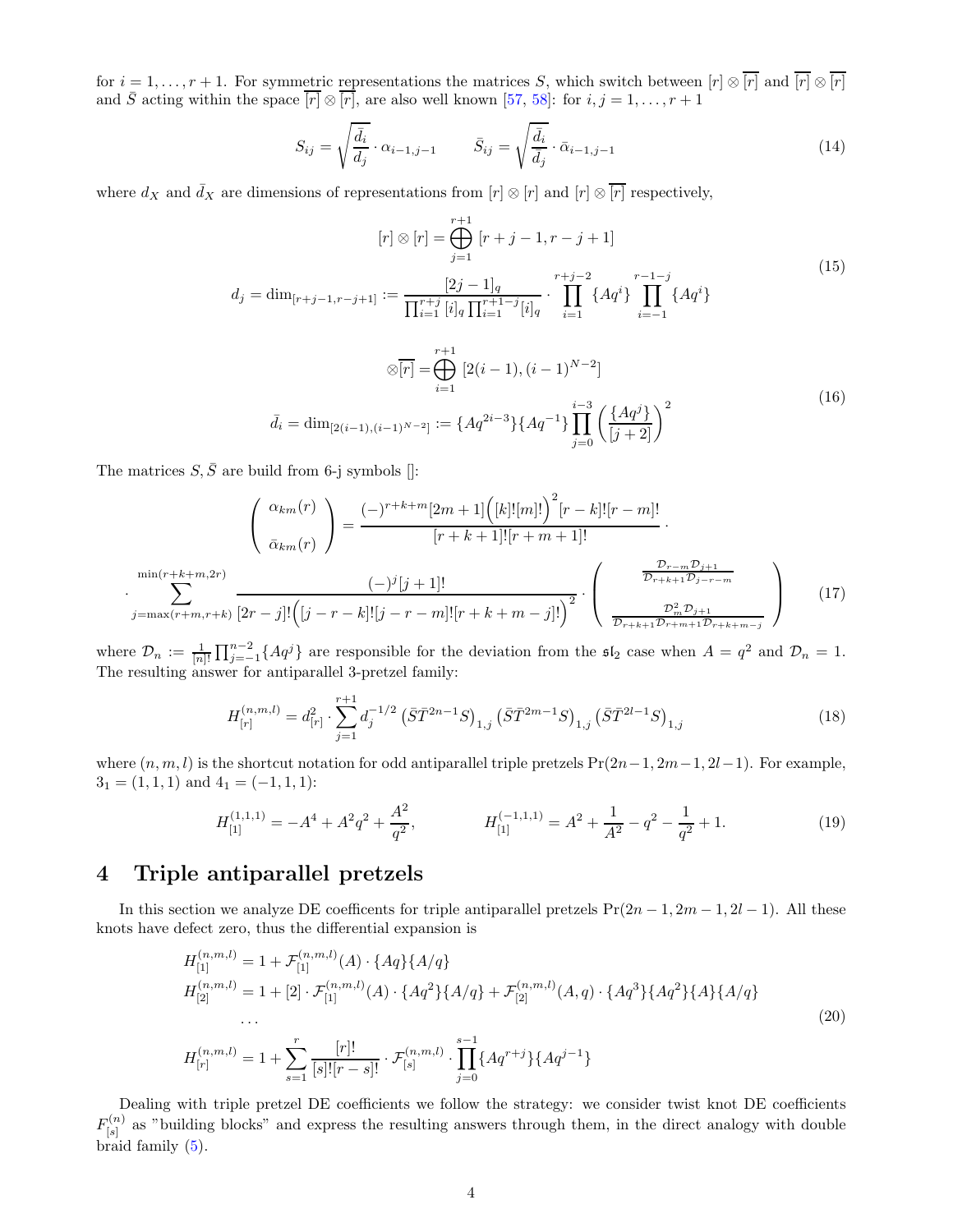### 4.1 The lowest coefficient F (n,m,l) [1]

The first DE coefficient is

$$
\mathcal{F}_{[1]}^{(2n-1,2m-1,2l-1)} = -\frac{A^{2(n+m+l-1)} + A^{2(n+m+l-2)} - A^{2(n+m-1)} - A^{2(n+l-1)} - A^{2(m+l-1)} + 1}{\{A\}^2} \tag{21}
$$

so that the Alexander polynomial  $(A = 1 \text{ limit of HOMFLY polynomial})$  has the following form:

$$
\mathrm{Al}_{[1]}^{(2n-1,2m-1,2l-1)} = 1 - \underbrace{(nm + nl + ml - m - n - l + 1)}_{(22)}
$$

and the underlined expression is independent of  $q$ , as required for defect-zero knots [\[23,](#page-10-11) [46\]](#page-11-2).

Remarkably the first coefficient of the differential expansion is equal to

<span id="page-4-0"></span>
$$
\mathcal{F}_{[1]}^{(n,m,l)} = \frac{F_{[1]}^{(n)} F_{[1]}^{(m)} F_{[1]}^{(l)}}{\left(F_{[1]}^{(1)}\right)^2} + \frac{F_{[1]}^{(n-1)} F_{[1]}^{(m-1)} F_{[1]}^{(l-1)}}{F_{[1]}^{(1)}}
$$
\n(23)

i.e. has a simple expression through twist knot DE coefficients [\(8\)](#page-2-1):

$$
F_{[1]}^{(n)} = -\frac{A^2(A^{2n} - 1)}{A^2 - 1} = A \cdot \frac{1 - A^{2n}}{\{A\}}
$$
\n(24)

Since  $F_{[s]}^{(0)} = 0$ , this formula reproduces factorization property [\(5\)](#page-2-0) for all double braids with  $(n, m, l) = (n, m, 1)$ . Also [\(23\)](#page-4-0) reproduces purely topological statement  $(n, m, 0) = (n - 1, m - 1, 1)$ , due to  $F_{[s]}^{(-1)} = 1$ .

### $\textup{4.2}\quad \textup{The second coefficient}\ \mathcal{F}^{(n,m,l)}_{[2]}$ [2]

The second DE coefficient  $\mathcal{F}_{[2]}^{(n,m,l)}$  has analogous first and second term as [\(23\)](#page-4-0) with an additional "correction":

$$
F_{[2]}^{(n,m,l)} = \frac{F_{[2]}^{(n)}F_{[2]}^{(m)}F_{[2]}^{(l)}}{\left(F_{[2]}^{(1)}\right)^2} + \frac{F_{[2]}^{(n-1)}F_{[2]}^{(m-1)}F_{[2]}^{(l-1)}}{F_{[2]}^{(1)}} - q^3[2]\left(F_{[2]}^{(n-1)} - F_{[1]}^{(n-1)}\right)\left(F_{[2]}^{(m-1)} - F_{[1]}^{(m-1)}\right)\left(F_{[2]}^{(l-1)} - F_{[1]}^{(l-1)}\right) \tag{25}
$$

with

$$
F_{[2]}^{(n)} = qA^2 \cdot \left(\frac{1}{\{Aq\}\{A\}} - \frac{[2]A^{2n}}{\{Aq^2\}\{A\}} + \frac{q^{4n}A^{4n}}{\{Aq^2\}\{Aq\}}\right) \tag{26}
$$

### <span id="page-4-3"></span> $\textbf{4.3} \quad \textbf{Generic symmetric representation} \; \mathcal{F}_{\left[\textbf{s}\right]}^{\left(n,m,l\right)}$  $[s]$

Going through several examples we managed to write the following conjectural formula:

<span id="page-4-1"></span>
$$
\mathcal{F}_{[r]}^{(n,m,k)} = \frac{F_{[r]}^{(n)} F_{[r]}^{(m)} F_{[r]}^{(k)}}{\left(F_{[r]}^{(1)}\right)^2} + \frac{F_{[r]}^{(n-1)} F_{[r]}^{(m-1)} F_{[r]}^{(l-1)}}{F_{[r]}^{(1)}} + \sum_{i=1}^{r-1} (-)^i \left(A^2 q^{r-1}\right)^{2i} \cdot \frac{[r]!}{[i]! [r-i]!} \cdot \frac{G_{[r],i}^{(n)} G_{[r],i}^{(m)} G_{[r],i}^{(k)}}{F_{[r]}^{(1)}}
$$
\n
$$
(27)
$$

where we define new functions  $G_{[r],i}^{(n)}$  describing additional "correction" terms:

<span id="page-4-2"></span>
$$
G_{[r],i}^{(n)} := q^{i(r-1)} \cdot \sum_{j=0}^{i} (-)^j q^{-j(i-1)} \cdot \frac{[i]_q!}{[j]_q! [i-j]_q!} \cdot F_{[r-j]}^{(n-1)}
$$
(28)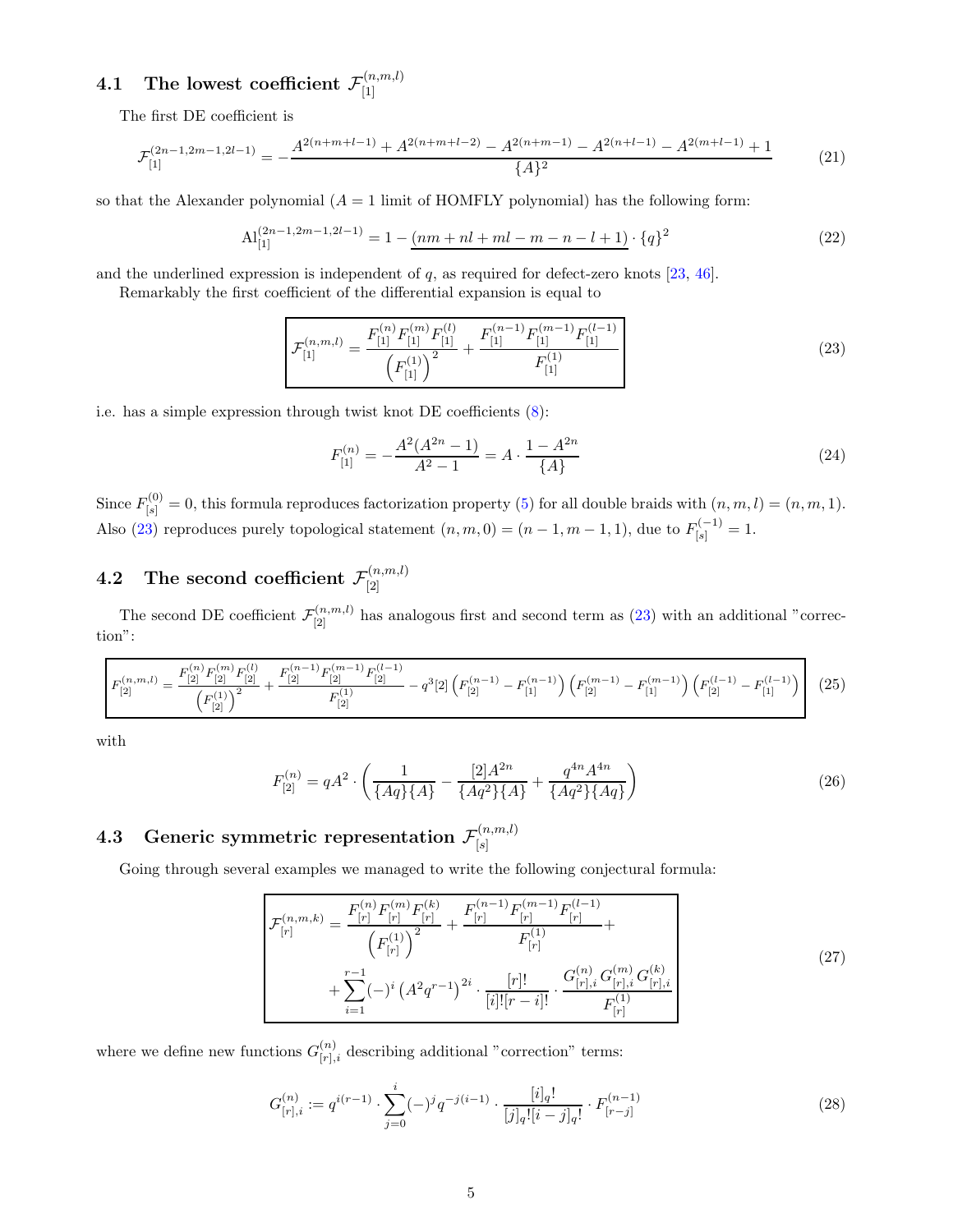Surprisingly the first and the second terms in [\(27\)](#page-4-1) correspond to the "correction" summands for  $i = 0$  and  $i = r$ :

$$
\frac{F_{[r]}^{(n-1)}F_{[r]}^{(m-1)}F_{[r]}^{(l-1)}}{F_{[r]}^{(1)}} = \frac{G_{[r],0}^{(n)}G_{[r],0}^{(m)}G_{[r],0}^{(k)}}{F_{[r]}^{(1)}}\tag{29}
$$

$$
\frac{F_{[r]}^{(n)}F_{[r]}^{(m)}F_{[r]}^{(k)}}{\left(F_{[r]}^{(1)}\right)^2} = (-)^r \left(A^{2r}q^{r(r-1)}\right)^2 \cdot \frac{G_{[r],r}^{(n)}G_{[r],r}^{(m)}G_{[r],r}^{(k)}}{F_{[r]}^{(1)}}
$$
(30)

due to  $F_{[r]}^{(1)} = (-)^r A^{2r} q^{r(r-1)}$  and the following relations:

$$
G_{[r],0}^{(n-1)} = F_{[r]}^{(n-1)} \tag{31}
$$

<span id="page-5-4"></span><span id="page-5-0"></span>
$$
(-)^r G^{(n)}_{[r],r} = \frac{F^{(n)}_{[r]}}{F^{(1)}_{[r]}} \tag{32}
$$

The first relation follows directly from the definition [\(28\)](#page-4-2), while the second is less trivial and we discuss it in Sec. [6.](#page-8-0) Finally, the resulting answer could be represented as extended tridiagonal sum:

$$
\mathcal{F}_{[r]}^{(n,m,k)} = \sum_{i=0}^{r} \left(-\right)^{i-r} \left(A^2 q^{r-1}\right)^{2i-r} \cdot \frac{[r]!}{[i]![r-i]!} \cdot G_{[r],i}^{(n)} \cdot G_{[r],i}^{(m)} \cdot G_{[r],i}^{(k)}\n\tag{33}
$$

# 5 Factorization at the roots of unity

## 5.1 Generalities

It may seem that at  $q = 1$  the Chern-Simons theory becomes trivial, since quantization and all R-matrices disappear. However, this is not quite true for *reduced* HOMFLY polynomials, because they are sensitive to the next order of the  $1/N$  expansion, according to the rule  $q = \exp\left(\frac{2\pi i}{N+g}\right) = 1 + \frac{2\pi i}{N} + \dots$  and  $A = q^N$ . What happens, however, is that all the Wilson loop correlators in this approximation are factorized and *colored* HOMFLY are just powers of the fundamental ones (which are sometimes called special polynomials [\[47\]](#page-12-0)) at  $q = 1:$ 

<span id="page-5-1"></span>
$$
H_R^{\mathcal{K}} \big|_{q=1} = \left( H_{[1]}^{\mathcal{K}} \right)^{|R|} \big|_{q=1} \tag{34}
$$

This implies some factorization property of the DE coefficients for symmetric HOMFLY. Namely, substituting  $q = 1$  to differential expansion for defect-zero knots [\(2\)](#page-1-0) and taking into account  $[s]_{q=1} = s$ 

$$
H_R^{\mathcal{K}}\big|_{q=1} = 1 + \sum_{s=1}^r \frac{r!}{s!(r-s)!} \cdot \{A\}^{2s} \cdot \mathcal{F}_{[s]}^{\mathcal{K}}\big|_{q=1} = \left(1 + \{A\}^2 \cdot \mathcal{F}_{[1]}^{\mathcal{K}}\big|_{q=1}\right)^r = \left(H_{[1]}^{\mathcal{K}}\right)^r\big|_{q=1}
$$
(35)

one concludes power law for DE coefficients of defect zero knots:

<span id="page-5-2"></span>
$$
\mathcal{F}_{[s]}^{\mathcal{K}_0} \Big|_{q=1} = \left( \mathcal{F}_{[1]}^{\mathcal{K}_0} \right)^s \Big|_{q=1} \tag{36}
$$

Less trivially, similar factorizations occur at other unimodular values of  $q = e^{\frac{\pi \sqrt{-1}}{m}}$  [\[7](#page-10-4)]:

<span id="page-5-3"></span>
$$
H_{[r]}^{\mathcal{K}}\Big|_{q=\sqrt{-1}} = H_{\text{[Rem}(r/m)]}^{\mathcal{K}} \cdot \left(H_{[m]}^{\mathcal{K}}\right)^{\text{IntPart}(r/m)}\Big|_{q=\sqrt{-1}}
$$
(37)

where  $r = m \cdot \text{IntPart}(r/m) + \text{Rem}(r/m)$ . IntPart, Rem are respectively the integer part and the reminder correspondingly. In this paper we analyze first nontrivial root of unity  $q = \sqrt{-1}$  ( $m = 2$ ).

We can now check that these generic factorization properties are indeed respected by our expressions for the triple pretzels [\(33\)](#page-5-0).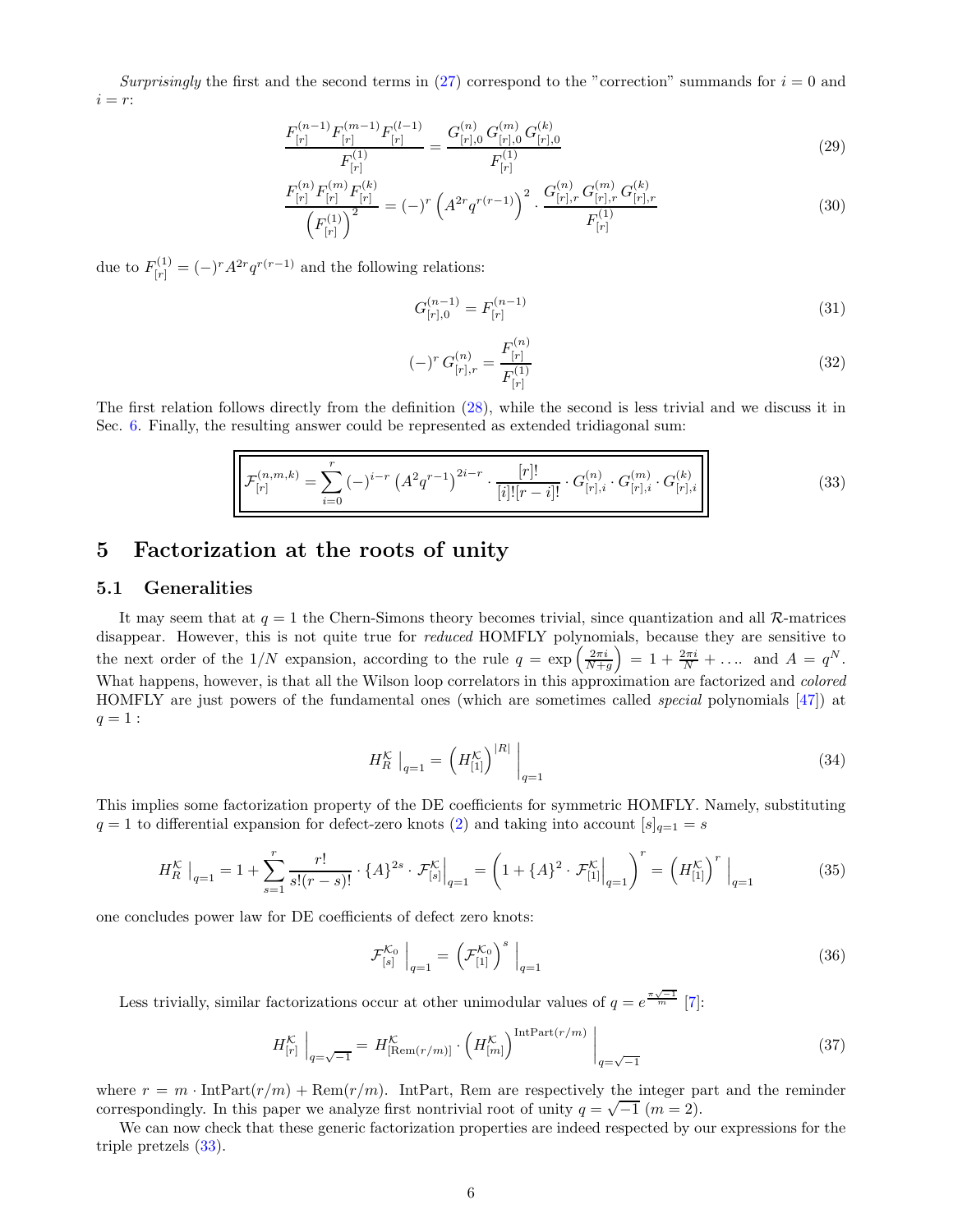## 5.2  $q = 1$

Colored HOMFLY obey the special polynomial property  $(34)$  that is valid for arbitrary representation R and arbitrary knot  $K$ . This property is proved  $[48]$  and may serve as a nontrivial check of our conjecture formula [\(33\)](#page-5-0).

To check this power law constraint for DE coefficients for our formula [\(33\)](#page-5-0) we first compute it main building blocks  $F_{[r]}^{(n)}$  $\begin{bmatrix} G^{(n)} \\ F \end{bmatrix}_{q=1}$  and  $G^{(n)}_{[r]}$  $\binom{[n]}{[r],i}\Big|_{q=1}$ . First, the twist knots are members of antiparallel 3-pretzel family and the corresponding DE coefficients  $\mathcal{F}_{[r]}^{(n,1,1)} = F_{[r]}^{(n)}$  $\binom{n}{[r]}$  obey the power law constraint [\(36\)](#page-5-2):

<span id="page-6-0"></span>
$$
F_{[r]}^{(n)}\Big|_{q=1} = A^r \cdot \sum_{j=0}^r (-)^j \frac{r!}{j!(r-j)!} \cdot A^{2jn} \{A\}^{-r} = \left(\frac{A}{\{A\}} \left(A^{2n} - 1\right)\right)^r = \left(F_{[1]}^{(n)}\right)^r\Big|_{q=1}
$$
(38)

Second, we use this result to evaluate [\(28\)](#page-4-2) at the point  $q = 1$ :

$$
G_{[r],i}^{(n)}\Big|_{q=1} = \sum_{j=0}^{i} (-)^j \frac{i!}{j!(i-j)!} \left( F_{[1]}^{(n-1)} \right)^{r-j} \Big|_{q=1} = \left( F_{[1]}^{(n-1)} \right)^{r-i} \left( F_{[1]}^{(n-1)} - 1 \right)^i \Big|_{q=1}
$$
(39)

and express in a form suitable for further analysis:

<span id="page-6-1"></span>
$$
G_{[r],i}^{(n)}\Big|_{q=1} = \left(G_{[1],0}^{(n)}\right)^{r-i} \left(G_{[1],1}^{(n)}\right)^i\Big|_{q=1}
$$
\n(40)

where we used  $G_{[1]}^{(n)}$  $\begin{bmatrix} (n) \\ [1],1] \end{bmatrix}_{q=1} = F_{[1]}^{(n-1)} - 1 \Big|_{q=1}$  and  $G_{[1],}^{(n)}$  $\binom{[n]}{[1],0}_{q=1} = F_{[1]}^{(n-1)}\Big|_{q=1}$ . Applying relations [\(38\)](#page-6-0) and [\(40\)](#page-6-1) to 3-pretzel DE coefficients [\(33\)](#page-5-0) at the point  $q = 1$  we derive the power law behaviour [\(36\)](#page-5-2):

$$
\mathcal{F}_{[r]}^{(n,m,l)}\Big|_{q=1} = \left(-A^{-2} \cdot G_{[1],0}^{(n,m,l)}\right)^r \cdot \sum_{i=0}^r (-)^i A^{4i} \cdot \frac{r!}{i!(r-i)!} \cdot \left(\frac{G_{[1],1}^{(n,m,l)}}{G_{[1],0}^{(n,m,l)}}\right)^i\Big|_{q=1} = \left(-A^{-2} \cdot G_{[1],0}^{(n,m,l)} + A^2 \cdot G_{[1],1}^{(n,m,l)}\right)^r\Big|_{q=1} = \left(\mathcal{F}_{[1]}^{(n,m,l)}\right)^r\Big|_{q=1}
$$
\n(41)

where we define  $G_{[r],i}^{(n,m,l)} := G_{[r],i}^{(n)} \cdot G_{[r],i}^{(m)} \cdot G_{[r],i}^{(l)}$ .

# 5.3  $q = \sqrt{-1}$

## 5.3.1  $q$ -binomials at root of unity

This case is less trivial as the case of  $q = 1$  since the q-binomial coefficients evaluate to the following expression [\[59\]](#page-12-10):

<span id="page-6-2"></span>
$$
\frac{[M]_q!}{[M-N]_q! [N]_q!} \bigg|_{q=\sqrt{-1}} = (-)^{\frac{1}{2} \text{Rem}(\frac{M+N-2}{4}) \cdot \text{Rem}(\frac{N}{4})} \cdot \frac{m!}{n!(m-n)!} \cdot \binom{r_m}{r_n}
$$
(42)

where  $M = 2 \cdot m + r_m$ ,  $N = 2 \cdot n + r_n$ . In other words,  $m := \text{IntPart}(M/2), n := \text{IntPart}(N/2)$  and  $r_m :=$ Rem $(M/2), r_n := \text{Rem}(N/2)$ . The symbol is defined  $\binom{r_m}{r_n} := \frac{r_m!}{r_n!(r_m-r_n)!}$  for  $r_m \geq r_n$  and  $\binom{r_m}{r_n} := 0$  for  $r_m < r_n$ . We provide the Pascal triangle of q-binomial coefficients at the point  $q = \sqrt{-1}$ :

1 1 1 1 0 1 1 −1 −1 1 1 0 2 0 1 1 1 −2 −2 1 1 (43)

The "differentials" of the DE evaluate:

$$
\{Aq^n\}|_{q=\sqrt{-1}} = (\sqrt{-1})^n (A - (-)^n A^{-1}) = (\sqrt{-1})^n \cdot \begin{cases} \{A\}, & \text{even } n; \\ \{A\}_+, & \text{odd } n; \end{cases}
$$
(44)

where  ${A}_{+} := A + A^{-1}$ .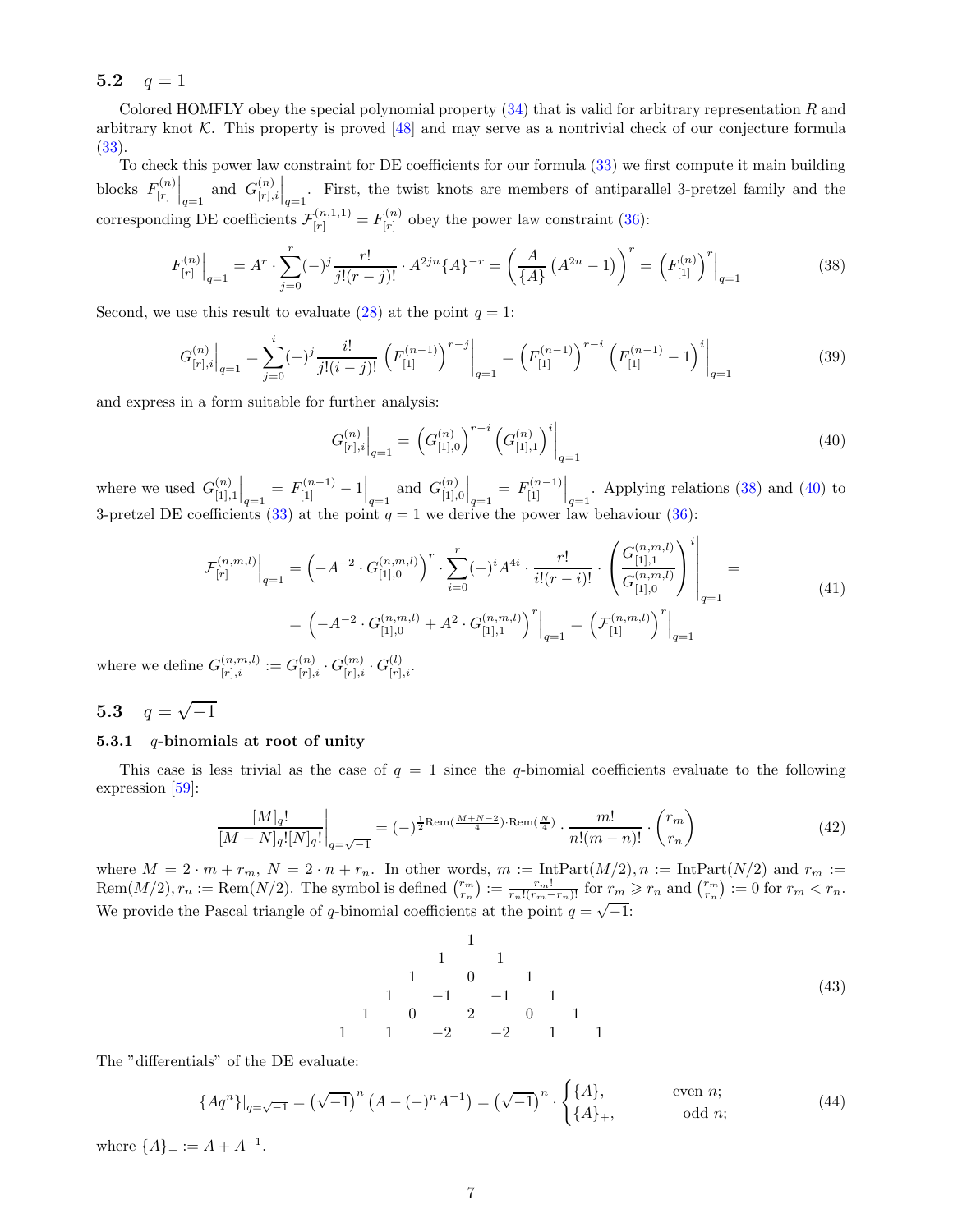### 5.3.2 Simple examples

The factorization property can be seen from the simple examples:

$$
H_{[1]}^{\mathcal{K}_0}\Big|_{q=\sqrt{-1}} = 1 + \mathcal{F}_{[1]}^{\mathcal{K}_0} \cdot \{A\}^2_+\Big|_{q=\sqrt{-1}} \tag{45}
$$

$$
H_{[2]}^{\mathcal{K}_0}\Big|_{q=\sqrt{-1}} = 1 + \mathcal{F}_{[2]}^{\mathcal{K}_0} \cdot \{A\}^2 \{A\}_+^2\Big|_{q=\sqrt{-1}} \tag{46}
$$

For representation  $[r] = [3]$ :

$$
H_{[3]}^{\mathcal{K}_0}\Big|_{q=\sqrt{-1}} = 1 + \mathcal{F}_{[1]}^{\mathcal{K}_0} \cdot \{A\}_+^2 + \mathcal{F}_{[2]}^{\mathcal{K}_0} \cdot \{A\}^2 \{A\}_+^2 + \mathcal{F}_{[3]}^{\mathcal{K}_0} \cdot \{A\}^2 \{A\}_+^4 \Big|_{q=\sqrt{-1}}
$$
  
\n
$$
H_{[3]}^{\mathcal{K}_0}\Big|_{q=\sqrt{-1}} = H_{[1]}^{\mathcal{K}_0} \cdot H_{[2]}^{\mathcal{K}_0}\Big|_{q=\sqrt{-1}} \implies \mathcal{F}_{[3]}^{\mathcal{K}_0}\Big|_{q=\sqrt{-1}} = \mathcal{F}_{[1]}^{\mathcal{K}_0} \cdot \mathcal{F}_{[2]}^{\mathcal{K}_0}\Big|_{q=\sqrt{-1}}
$$
\n(47)

For representation  $[r] = [4]$ :

$$
H_{[4]}^{\mathcal{K}_0}\Big|_{q=\sqrt{-1}} = 1 + \mathcal{F}_{[2]}^{\mathcal{K}_0} \cdot \{A\}^2 \{A\}_+^2 + \mathcal{F}_{[4]}^{\mathcal{K}_0} \cdot \{A\}^4 \{A\}_+^4 \Big|_{q=\sqrt{-1}}
$$
  
\n
$$
H_{[4]}^{\mathcal{K}_0}\Big|_{q=\sqrt{-1}} = H_{[2]}^{\mathcal{K}_0} \cdot H_{[2]}^{\mathcal{K}_0}\Big|_{q=\sqrt{-1}} \implies \mathcal{F}_{[4]}^{\mathcal{K}_0}\Big|_{q=\sqrt{-1}} = \mathcal{F}_{[2]}^{\mathcal{K}_0} \cdot \mathcal{F}_{[2]}^{\mathcal{K}_0}\Big|_{q=\sqrt{-1}}
$$
\n(48)

### 5.3.3 Arbitrary representations

For arbitrary representation of even length  $[r] = [2n]$ :

$$
H_{[2n]}^{\mathcal{K}_0}\Big|_{q=\sqrt{-1}} = \sum_{s=0}^n \frac{n!}{s!(n-s)!} \cdot \{A\}^{2s} \{A\}_+^{2s} \cdot \mathcal{F}_{[2s]}^{\mathcal{K}_0}\Big|_{q=\sqrt{-1}} \tag{49}
$$

where all the q-binomial coefficient are evaluated at the point  $q = \sqrt{-1}$  following [\(42\)](#page-6-2). From the factorization property [\(37\)](#page-5-3) and the last formula follows the corresponding factorization of the DE coefficients:

$$
H_{[2n]}^{\mathcal{K}_0}\Big|_{q=\sqrt{-1}} = \left(H_{[2]}^{\mathcal{K}_0}\right)^n\Big|_{q=\sqrt{-1}} \quad \Longrightarrow \quad \mathcal{F}_{[2n]}^{\mathcal{K}_0}\Big|_{q=\sqrt{-1}} = \left(\mathcal{F}_{[2]}^{\mathcal{K}_0}\right)^n\Big|_{q=\sqrt{-1}} \tag{50}
$$

For representations of odd length  $[r] = [2n + 1]$  the situation is a little more involved:

$$
H_{[2n+1]}^{\mathcal{K}_0}\Big|_{q=\sqrt{-1}} = \sum_{s=0}^n \frac{n!}{s!(n-s)!} \cdot \{A\}^{2s} \{A\}_+^{2s} \cdot \left(\mathcal{F}_{[2s]}^{\mathcal{K}_0}\right) + \left\{A\}_+^2 \mathcal{F}_{[2s+1]}^{\mathcal{K}_0}\right)\Big|_{q=\sqrt{-1}} \tag{51}
$$

when evaluation we used the following relations that appear from  $(42)$ :  $(-)^{\frac{1}{2} \text{Rem}\left(\frac{2n+2s-1}{4}\right) \cdot \text{Rem}\left(\frac{2s}{4}\right)} = (-)^s$  and  $(-)^{\frac{1}{2}Rem(\frac{2n+2s}{4})\cdot Rem(\frac{2s+1}{4})}=(-)^{s+n}$ . Therefore we conclude the factorization property for DE coefficients for zero defect knots:

$$
H_{[2n+1]}^{\mathcal{K}_0}\Big|_{q=\sqrt{-1}} = H_{[1]}^{\mathcal{K}_0} \cdot \left(H_{[2]}^{\mathcal{K}_0}\right)^n\Big|_{q=\sqrt{-1}} \quad \implies \quad \mathcal{F}_{[2n+1]}^{\mathcal{K}_0}\Big|_{q=\sqrt{-1}} = \mathcal{F}_{[1]}^{\mathcal{K}_0} \cdot \left(\mathcal{F}_{[2]}^{\mathcal{K}_0}\right)^n\Big|_{q=\sqrt{-1}} \tag{52}
$$

## 5.3.4 Direct check of [\(33\)](#page-5-0)

Now we evaluate main "building blocks"  $F_{[r]}^{(n)}$  $\begin{vmatrix} [r] \ [r] \ [r] \end{vmatrix}_{q=\sqrt{-1}}$ and  $G_{[r]}^{(n)}$  $\binom{[n]}{[r],i}\Big|_{q=\sqrt{-1}}$ at the point  $q = \sqrt{-1}$ . From the explicit form  $(8)$  and  $(42)$ :

$$
F_{[2s]}^{(n)}\Big|_{q=\sqrt{-1}} = A^{2s} \cdot \sum_{j=0}^{s} (-)^j \cdot \frac{s!}{j!(s-j)!} \cdot \frac{A^{4jn}}{\{A\}^s \{A\}_+^s} = \left(\frac{A^2}{\{A\}\{A\}_+}\right)^s \left(1 - A^{4n}\right)^s = \left(F_{[2]}^{(n)}\right)^s\Big|_{q=\sqrt{-1}} \tag{53}
$$

For the odd length of the representations  $[2s + 1]$  the calculation involve splitting the sum for even and odd indices:

$$
F_{[2s+1]}^{(n)}\Big|_{q=\sqrt{-1}} = A^{2s+1} \cdot \sum_{j=0}^{s} (-)^j \cdot \frac{s!}{j!(s-j)!} \cdot \left(\frac{A^{4jn}}{\{A\}^{s+1}\{A\}_+^s} - \frac{A^{4jn+2n}}{\{A\}^{s+1}\{A\}_+^s}\right) =
$$
  
= 
$$
\frac{A}{\{A\}} (1 - A^{2n}) \cdot \left(\frac{A^2}{\{A\}\{A\}_+}\right)^s (1 - A^{4n})^s = F_{[1]}^{(n)} \cdot \left(F_{[2]}^{(n)}\right)^s\Big|_{q=\sqrt{-1}}
$$
(54)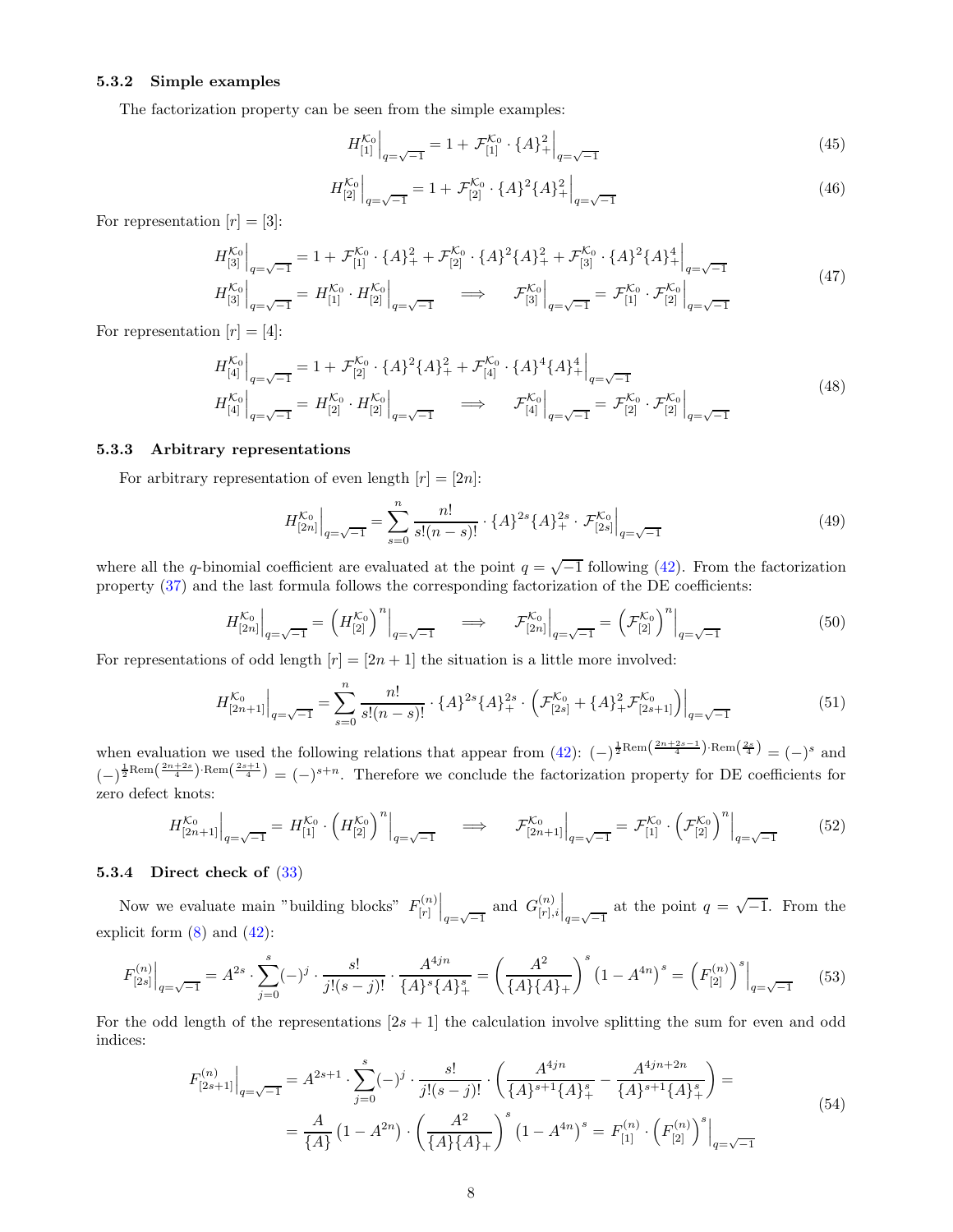$$
G_{[2r],2i}^{(n)}\Big|_{q=\sqrt{-1}} = (G_{[2],0}^{(n)})^{r-i} \cdot (G_{[2],2}^{(n)})^i\Big|_{q=\sqrt{-1}}
$$
  
\n
$$
G_{[2r+1],2i}^{(n)}\Big|_{q=\sqrt{-1}} = (-)^i \cdot G_{[1],0}^{(n)} \cdot G_{[2r],2i}^{(n)}\Big|_{q=\sqrt{-1}}
$$
  
\n
$$
G_{[2r+2],2i+1}^{(n)}\Big|_{q=\sqrt{-1}} = (-)^r \cdot G_{[2],1}^{(n)} \cdot G_{[2r],2i}^{(n)}\Big|_{q=\sqrt{-1}}
$$
  
\n
$$
G_{[2r+1],2i+1}^{(n)}\Big|_{q=\sqrt{-1}} = (-)^{i+r} \cdot G_{[1],1}^{(n)} \cdot G_{[2r],2i}^{(n)}\Big|_{q=\sqrt{-1}}
$$
  
\n(55)

We check  $(37)$  for 3-pretzel DE coefficients  $(33)$  for even length of representations  $[2r]$ :

$$
\mathcal{F}_{[2r]}^{(n,m,l)}\Big|_{q=\sqrt{-1}} = \left(-A^{-4} \cdot G_{[2],0}^{(n,m,l)}\right)^r \cdot \sum_{i=0}^r \frac{r!}{i!(r-i)!} \cdot A^{8i} \cdot \left(\frac{G_{[2],2}^{(n,m,l)}}{G_{[2],0}^{(n,m,l)}}\right)^i\Big|_{q=\sqrt{-1}} = \left(-A^{-4} \cdot G_{[2],0}^{(n,m,l)} - A^4 \cdot G_{[2],2}^{(n,m,l)}\right)^r\Big|_{q=\sqrt{-1}} = \left(\mathcal{F}_{[2]}^{(n,m,l)}\right)^r\Big|_{q=\sqrt{-1}} \tag{56}
$$

and odd length of representations  $[2r + 1]$ :

$$
\mathcal{F}_{[2r+1]}^{(n,m,l)}\Big|_{q=\sqrt{-1}} = \left(-A^{-2}G_{[1],0}^{(n,m,l)} + A^2G_{[1],1}^{(n,m,l)}\right)\left(-A^{-4}G_{[2],0}^{(n,m,l)}\right)^r \sum_{i=0}^r \frac{r!}{i!(r-i)!} \cdot A^{8i} \cdot \left(\frac{G_{[2],2}^{(n,m,l)}}{G_{[2],0}^{(n,m,l)}}\right)^i\Big|_{q=\sqrt{-1}} = \left(-A^{-2} \cdot G_{[1],0}^{(n,m,l)} + A^2 \cdot G_{[1],1}^{(n,m,l)}\right)\left(-A^{-4} \cdot G_{[2],0}^{(n,m,l)} - A^4 \cdot G_{[2],2}^{(n,m,l)}\right)^r\Big|_{q=\sqrt{-1}} = \left(\mathcal{F}_{[1]}^{(n,m,l)}\right) \cdot \left(\mathcal{F}_{[2]}^{(n,m,l)}\right)^r\Big|_{q=\sqrt{-1}} \tag{57}
$$

where we define  $G_{[r],i}^{(n,m,l)} := G_{[r],i}^{(n)} \cdot G_{[r],i}^{(m)} \cdot G_{[r],i}^{(l)}$ .

# <span id="page-8-0"></span>6 New C-polynomial for the twist knots

The colored HOMFLY polynomials are observed to satisfy linear recurrence relations with respect to representation [\[60](#page-12-11)[–63](#page-12-12)] known as quantum A-polynomials. For example the simplest relation hold for symmetric representations for the trefoil knot:

$$
H_{[r]}^{3_1} + w_1(r) \cdot H_{[r-1]}^{3_1} + w_2(r) \cdot H_{[r-2]}^{3_1} = 0 \tag{58}
$$

$$
w_{1}(r) = -\frac{A\left(Aq^{2r} - q^{2}\right)\left(Aq^{2r} + q^{2}\right)\left(A^{4}q^{8r} - A^{2}q^{4r+2} - A^{2}q^{4r+6} - A^{2}q^{6r+4} - q^{2r+8} + q^{4r+6} + q^{4r+8} + q^{8}\right)}{q^{7}\left(q^{r} - 1\right)\left(q^{r} + 1\right)\left(q^{3} - Aq^{2r}\right)\left(Aq^{2r} + q^{3}\right)}
$$
\n
$$
w_{2}(r) = \frac{A^{2}q^{6r-6}\left(Aq^{r} - q^{2}\right)\left(Aq^{r} + q^{2}\right)\left(Aq^{2r} - q\right)\left(Aq^{2r} + q\right)}{\left(q^{r} - 1\right)\left(q^{r} + 1\right)\left(q^{3} - Aq^{2r}\right)\left(Aq^{2r} + q^{3}\right)}\tag{59}
$$

with "initial conditions"  $H_{[0]}^{3_1} = 1$  and  $H_{[1]}^{3_1} = -A^4 + A^2 q^2 + \frac{A^2}{q^2}$  $\frac{A^2}{q^2}$  .

Within the framework of differential expansion [\(2\)](#page-1-0) one can study recurrence relations on DE coefficients that known as C-polynomials [\[45](#page-11-1), [64\]](#page-12-13). For the trefoil knot this relation has the following form:

$$
\mathcal{F}_{[s]}^{3_1} + A^2 q^{2(s-1)} \cdot \mathcal{F}_{[s-1]}^{3_1} = 0 \tag{60}
$$

that is much simpler than the original quantum A-polynomial. The simplicity is not understood completely. One of the possible explanations is that the quantum A-polynomial describes highly nontrivial knot-independent factors of DE  $(2)$ , while C polynomial deals directly with rather simple DE coefficients.

In recent work [\[45\]](#page-11-1) was proposed to consider evolution equations on DE coefficients in another direction – co called A-evolution:

$$
\sum_{i=0} t_i(A, q) \cdot \mathcal{F}_{[s]}^{\mathcal{K}}(Aq^i, q) = 0
$$
\n(61)

where different terms in the sum undergo a substitution  $A \to Aq^i$  in the DE coefficients.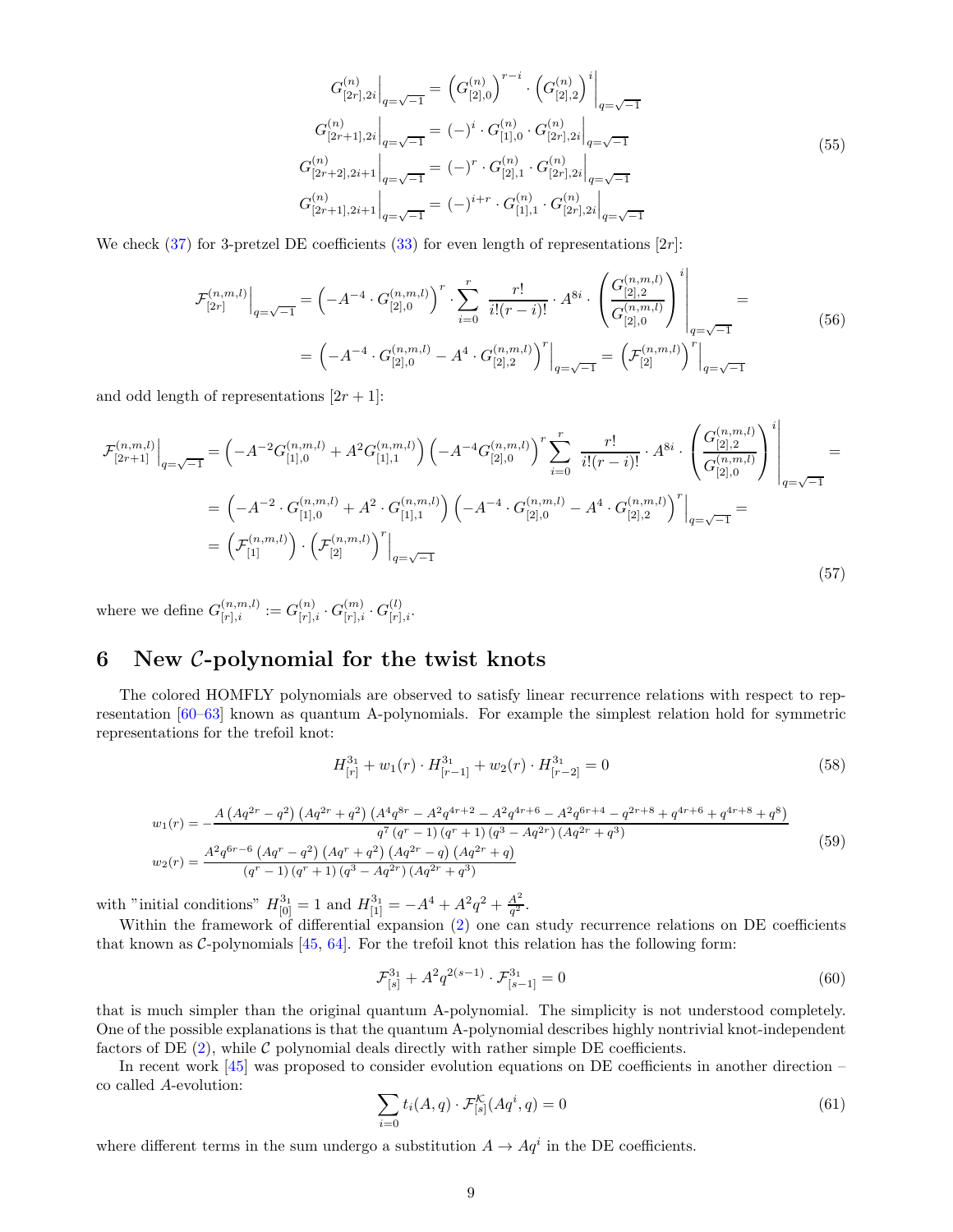We propose to consider one more evolution direction – in the knot space. We argue that there is a simple C-polynomial of mixed "representation-knot" evolution for twist knot family. Recall the relation [\(32\)](#page-5-4) from sec[.4.3:](#page-4-3)

$$
(-)^{r}G_{[r],r}^{(n)} = \frac{F_{[r]}^{(n)}}{F_{[r]}^{(1)}}\tag{62}
$$

that provide a simple form of the resulting formula [\(33\)](#page-5-0). Using explicit for of  $G_{[r]}^{(n)}$  $\binom{n}{[r],r}$  functions [\(28\)](#page-4-2) it takes a form

$$
F_{[r]}^{(n)} = A^{2r} q^{2r(r-1)} \sum_{j=0}^{r} (-1)^{j+1} q^{-j(r-1)} \cdot \frac{[r]!}{[j]![r-j]!} \cdot F_{[r-j]}^{(n-1)}
$$
(63)

of nontrivial relation that connects DE coefficients for different representations of two twist knots. Remarkably, this relations is nothing but a consequence of formula [\(9\)](#page-2-2) involving KNTZ matrix  $\mathcal{B}_{i,j}(10)$  $\mathcal{B}_{i,j}(10)$ :

$$
F_{[r]}^{(n)} = \sum_{j=0}^{i} \mathcal{B}_{r,j} \cdot F_{[j]}^{(n-1)}
$$
(64)

We consider this relation as a C-polynomial of *mixed* evolution along representation  $[r]$  and twist knot direction  $(n)$ . This mixed C-polynomial has much simpler form comparing with pure evolution along representation  $[r]$ (see (59) in [\[45\]](#page-11-1)). Moreover, this equation has a remarkable property: if one knows all DE coefficients  $F_{[r]}$  for a particular twist knot, then one can find DE coefficients for all other twist knot. In particular,

$$
F_{[r]}^{(-1)} = 1 \quad \implies \quad F_{[r]}^{(n)} = \sum_{j=0}^{r} (\mathcal{B}^{n+1})_{r,j}
$$
(65)

that reproduces [\(9\)](#page-2-2).

## 7 Conclusion

In this paper we report a remarkably simple formula for the coefficients of the differential expansion of defectzero family of antiparallel pretzel knots. It would be interesting to extend this result in several directions:

### • Non-symmetric representations.

The generalization of the results (33) to higher representations looks straightforward, still technically involved and interesting. Based of the form of DE coefficients (33) one could try the following ansatz:

$$
G_{R,Q}^{(n)} := \sum_{\lambda: \ Q \subset \lambda \subset R} V_{R,Q}^{\lambda} \cdot F_{\lambda}^{(n-1)} \tag{66}
$$

$$
\mathcal{F}_R^{(n,m,l)} = \sum_{Q \in R} W_{R,Q} \cdot G_{R,Q}^{(n)} \cdot G_{R,Q}^{(m)} \cdot G_{R,Q}^{(l)} \tag{67}
$$

with appropriate functions  $W_{R,Q}$  and  $V_{R,Q}^{\lambda}$ . We expect triple factorization for higher representations for triple pretzels due to the fact that double factorization holds in arbitrary representation for double-braid family. Still it is unclear is this optimistic suggestion will work.

## • Other knot families and higher defects.

The formulas of DE coefficients for other pretzels and more general families of knots, including nonarborescent ones, are less simple – especially when defect is non-vanishing. It is interesting to see to what extent the problem will reduce to KNTZ matrix and twist DE coefficients, like it happened for the zero-defect triple pretzel family.

Even more interesting is to find appropriate interpretation of these remarkable formulas for triple pretzels per se — and the way they deviate from factorization in the double-braid case. It can happen that the corollaries and applications of such understanding will be no less impressive than those for the double braids.

## Acknowledgements

We are indebted to E. Lanina, And.Morozov and A.Sleptsov for conversations and help. This work is supported by the Russian Science Foundation (Grant No.20-71-10073).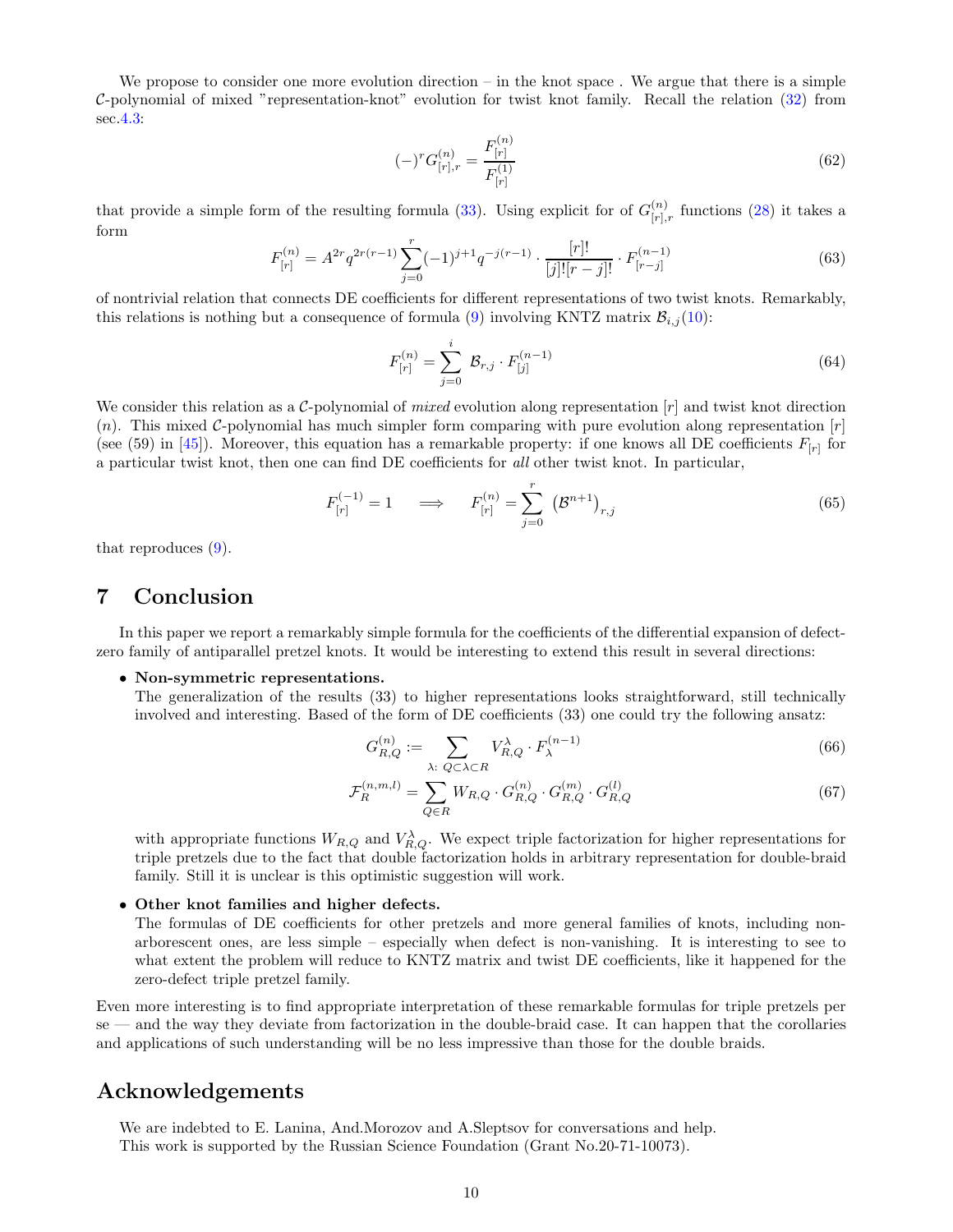# <span id="page-10-0"></span>References

- <span id="page-10-1"></span>[1] L.B. Okun. Leptons and Quarks. 1980.
- [2] A. Morozov. "Integrability and matrix models". In: *Phys. Usp.* 37 (1994), pp. 1–55. poi: 10.1070/PU1994v037n01ABEH0000 arXiv: [hep-th/9303139](https://arxiv.org/abs/hep-th/9303139).
- <span id="page-10-2"></span>[3] A. Mironov and A. Morozov. "Superintegrability summary". In: (Jan. 2022). arXiv: [2201.12917 \[hep-th\]](https://arxiv.org/abs/2201.12917).
- [4] A. D. Mironov and A. Morozov. "Generalized Q-functions for GKM". In: Phys. Lett. B 819 (2021), p. 136474. doi: [10.1016/j.physletb.2021.136474](https://doi.org/10.1016/j.physletb.2021.136474). arXiv: [2101.08759 \[hep-th\]](https://arxiv.org/abs/2101.08759).
- [5] Andrei Mironov and Alexei Morozov. "Superintegrability of Kontsevich matrix model". In: Eur. Phys. J. C 81.3 (2021), p. 270. doi:  $10.1140/$ epjc/s10052-021-09030-x. arXiv: [2011.12917 \[hep-th\]](https://arxiv.org/abs/2011.12917).
- <span id="page-10-3"></span>[6] H. Itoyama, A. Mironov, and A. Morozov. "Tensorial generalization of characters". In: JHEP 12 (2019), p. 127. DOI: [10.1007/JHEP12\(2019\)127](https://doi.org/10.1007/JHEP12(2019)127). arXiv: [1909.06921 \[hep-th\]](https://arxiv.org/abs/1909.06921).
- <span id="page-10-4"></span>[7] Ya. Kononov and A. Morozov. "Factorization of colored knot polynomials at roots of unity". In: Phys. Lett. B 747 (2015), pp. 500-510. DOI: [10.1016/j.physletb.2015.06.043](https://doi.org/10.1016/j.physletb.2015.06.043). arXiv: [1505.06170 \[hep-th\]](https://arxiv.org/abs/1505.06170).
- <span id="page-10-5"></span>[8] Ya. Kononov and A. Morozov. "On Factorization of Generalized Macdonald Polynomials". In: Eur. Phys. J. C 76.8 (2016), p. 424. DOI: [10.1140/epjc/s10052-016-4276-5](https://doi.org/10.1140/epjc/s10052-016-4276-5). arXiv: [1607.00615 \[hep-th\]](https://arxiv.org/abs/1607.00615).
- <span id="page-10-6"></span>[9] H. Itoyama et al. "HOMFLY and superpolynomials for figure eight knot in all symmetric and antisymmet-ric representations". In: JHEP 07 (2012), p. 131. DOI: [10.1007/JHEP07\(2012\)131](https://doi.org/10.1007/JHEP07(2012)131). arXiv: [1203.5978 \[hep-th\]](https://arxiv.org/abs/1203.5978).
- [10] Andrei Mironov, Alexei Morozov, and Andrey Morozov. "On colored HOMFLY polynomials for twist knots". In: *Mod. Phys. Lett. A* 29.34 (2014), p. 1450183. doi: [10.1142/S0217732314501831](https://doi.org/10.1142/S0217732314501831). arXiv: [1408.3076 \[hep-th\]](https://arxiv.org/abs/1408.3076).
- <span id="page-10-7"></span>[11] S. B. Arthamonov, A. Mironov, and A. Morozov. "Differential hierarchy and additional grading of knot polynomials". In: *Theor. Math. Phys.* 179 (2014), pp. 509–542. DOI: [10.1007/s11232-014-0159-9](https://doi.org/10.1007/s11232-014-0159-9). arXiv: [1306.5682 \[hep-th\]](https://arxiv.org/abs/1306.5682).
- <span id="page-10-15"></span>[12] A. Mironov, A. Morozov, and An. Morozov. "Evolution method and "differential hierarchy" of colored knot polynomials". In: AIP Conf. Proc. 1562.1 (2013). Ed. by Wen-Xiu Ma and David Kaup, pp. 123–155. doi: [10.1063/1.4828688](https://doi.org/10.1063/1.4828688). arXiv: [1306.3197 \[hep-th\]](https://arxiv.org/abs/1306.3197).
- <span id="page-10-12"></span>[13] L. Bishler and A. Morozov. "Perspectives of differential expansion". In: Phys. Lett. B 808 (2020), p. 135639. doi: [10.1016/j.physletb.2020.135639](https://doi.org/10.1016/j.physletb.2020.135639). arXiv: [2006.01190 \[hep-th\]](https://arxiv.org/abs/2006.01190).
- <span id="page-10-9"></span>[14] A. Morozov. "KNTZF trick from arborescent calculus and the structure of differential expansion". In: Theor. Math. Phys. 204 (2020), pp. 863–889. DOI: [10.1134/S0040577920080036](https://doi.org/10.1134/S0040577920080036). arXiv: [2001.10254 \[hep-th\]](https://arxiv.org/abs/2001.10254).
- <span id="page-10-13"></span>[15] A. Morozov. "Extension of KNTZ trick to non-rectangular representations". In: Phys. Lett. B 793 (2019), pp. 464-468. DOI: [10.1016/j.physletb.2019.05.016](https://doi.org/10.1016/j.physletb.2019.05.016). arXiv: [1903.00259 \[hep-th\]](https://arxiv.org/abs/1903.00259).
- <span id="page-10-14"></span>[16] A. Morozov. "On exclusive Racah matrices S for rectangular representations". In: Phys. Lett. B 793 (2019), pp. 116–125. doi: [10.1016/j.physletb.2019.04.034](https://doi.org/10.1016/j.physletb.2019.04.034). arXiv: [1902.04140 \[hep-th\]](https://arxiv.org/abs/1902.04140).
- <span id="page-10-16"></span>[17] R.Tao M. Kameyama S.Nawata and H. D. Zhang. "Cyclotomic expansions of HOMFLY-PT colored by rectangular Young diagrams". In: Lett. Math. Phys. 110 (2020), pp. 2573–2583. doi: [10.1007/s11005-020-01318-5](https://doi.org/10.1007/s11005-020-01318-5). arXiv: [1902.02275 \[math.GT\]](https://arxiv.org/abs/1902.02275).
- <span id="page-10-10"></span>[18] Shengmao Zhu Qingtao Chen Kefeng Liu. "Cyclotomic expansions for the colored HOMFLY-PT invariants of double twist knots". In: (2021). arXiv: [2110.03616 \[math.GT\]](https://arxiv.org/abs/2110.03616).
- [19] A. Morozov. "Pentad and triangular structures behind the Racah matrices". In: Eur. Phys. J. Plus 135.2 (2020), p. 196. doi: [10.1140/epjp/s13360-020-00234-w](https://doi.org/10.1140/epjp/s13360-020-00234-w). arXiv: [1906.09971 \[hep-th\]](https://arxiv.org/abs/1906.09971).
- [20] A. Morozov. "Differential expansion and rectangular HOMFLY for the figure eight knot". In: Nucl. Phys. B 911 (2016), pp. 582–605. doi: [10.1016/j.nuclphysb.2016.08.027](https://doi.org/10.1016/j.nuclphysb.2016.08.027). arXiv: [1605.09728 \[hep-th\]](https://arxiv.org/abs/1605.09728).
- <span id="page-10-8"></span>[21] A. Morozov. "Factorization of differential expansion for antiparallel double-braid knots". In: JHEP 09 (2016), p. 135. doi: [10.1007/JHEP09\(2016\)135](https://doi.org/10.1007/JHEP09(2016)135). arXiv: [1606.06015 \[hep-th\]](https://arxiv.org/abs/1606.06015).
- [22] C. Bai et al. "Differential expansion for link polynomials". In: Phys. Lett. B 778 (2018), pp. 197-206. DOI: [10.1016/j.physletb.2018.01.026](https://doi.org/10.1016/j.physletb.2018.01.026). arXiv: [1709.09228 \[hep-th\]](https://arxiv.org/abs/1709.09228).
- <span id="page-10-11"></span>[23] Ya. Kononov and A. Morozov. "On the defect and stability of differential expansion". In: JETP Lett. 101.12 (2015), pp. 831–834. doi: [10.1134/S0021364015120127](https://doi.org/10.1134/S0021364015120127). arXiv: [1504.07146 \[hep-th\]](https://arxiv.org/abs/1504.07146).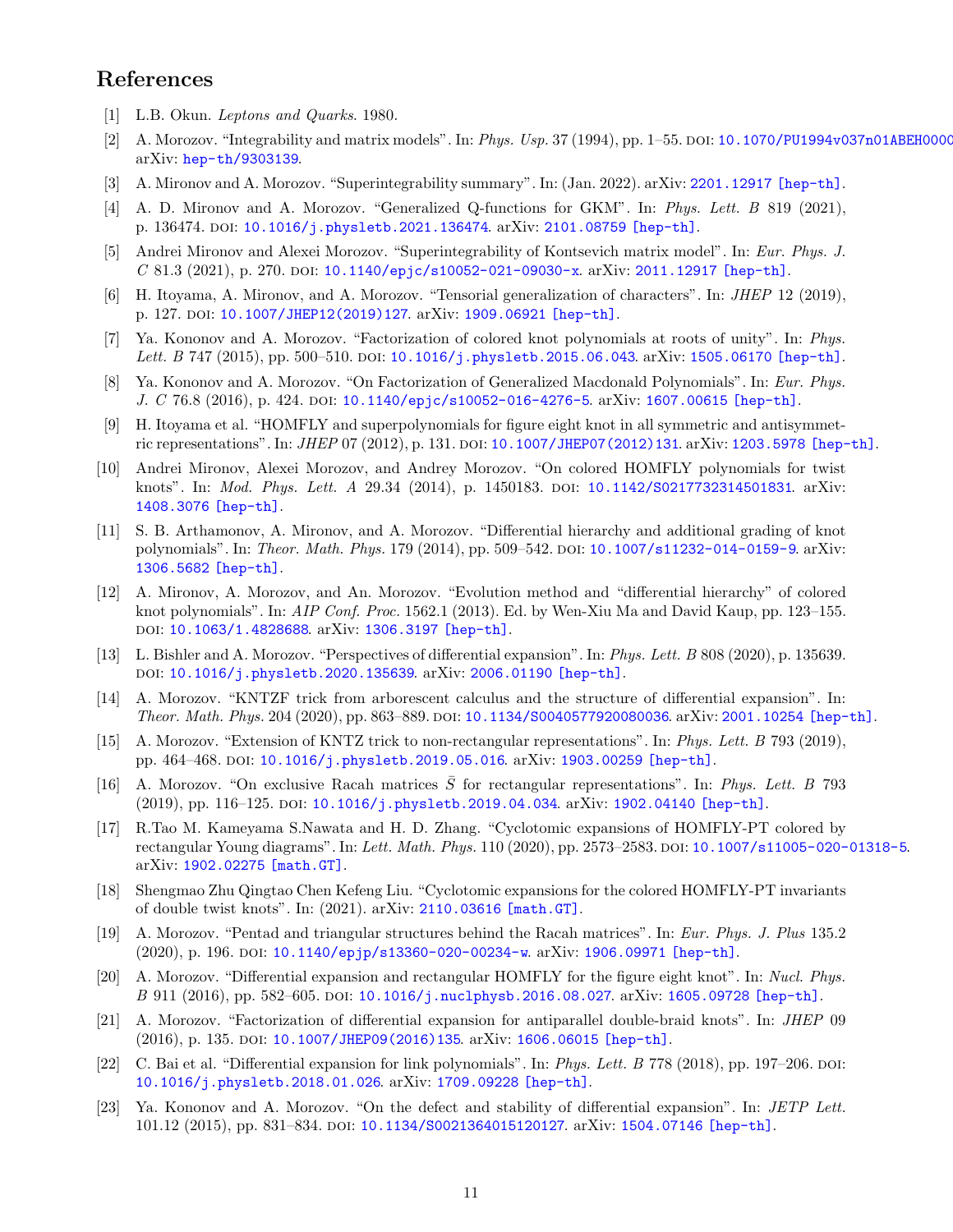- [24] Ya. Kononov and A. Morozov. "Rectangular superpolynomials for the figure-eight knot  $4<sub>1</sub>$ ". In: Theor. Math. Phys. 193.2 (2017), pp. 1630-1646. DOI: [10.1134/S0040577917110058](https://doi.org/10.1134/S0040577917110058). arXiv: [1609.00143 \[hep-th\]](https://arxiv.org/abs/1609.00143).
- [25] Ya. Kononov and A. Morozov. "On rectangular HOMFLY for twist knots". In: Mod. Phys. Lett. A 31.38 (2016), p. 1650223. doi: [10.1142/S0217732316502230](https://doi.org/10.1142/S0217732316502230). arXiv: [1610.04778 \[hep-th\]](https://arxiv.org/abs/1610.04778).
- [26] H. Itoyama et al. "Character expansion for HOMFLY polynomials. III. All 3-Strand braids in the first symmetric representation". In: *Int. J. Mod. Phys. A* 27 (2012), p. 1250099. DOI: [10.1142/S0217751X12500996](https://doi.org/10.1142/S0217751X12500996). arXiv: [1204.4785 \[hep-th\]](https://arxiv.org/abs/1204.4785).
- [27] H. Itoyama et al. "Eigenvalue hypothesis for Racah matrices and HOMFLY polynomials for 3-strand knots in any symmetric and antisymmetric representations". In: Int. J. Mod. Phys. A 28 (2013), p. 1340009. doi: [10.1142/S0217751X13400095](https://doi.org/10.1142/S0217751X13400095). arXiv: [1209.6304 \[math-ph\]](https://arxiv.org/abs/1209.6304).
- [28] Kazuo Habiro. "A unified Witten-Reshetikhin-Turaev invariant for integral homology spheres". In: Inven-tiones mathematicae 171.1 (2007), pp. 1–81. DOI: [10.1007/s00222-007-0071-0](https://doi.org/10.1007/s00222-007-0071-0).
- Satoshi Nawata and Alexei Oblomkov. "Lectures on knot homology". In: Contemp. Math. 680 (2016). Ed. by Sergei Gukov, Mikhail Khovanov, and Johannes Walcher, p. 137. DOI: [10.1090/conm/680/13702](https://doi.org/10.1090/conm/680/13702). arXiv: [1510.01795 \[math-ph\]](https://arxiv.org/abs/1510.01795).
- [30] Qintao Chen et al. "Congruent skein relations for colored HOMFLY-PT invariants and colored Jones polynomials". In: (Feb. 2014). arXiv: [1402.3571 \[math.GT\]](https://arxiv.org/abs/1402.3571).
- [31] Qingtao Chen, Kefeng Liu, and Shengmao Zhu. "Volume conjecture for  $SU(n)$ -invariants". In: (Nov. 2015). arXiv: [1511.00658 \[math.QA\]](https://arxiv.org/abs/1511.00658).
- [32] Qingtao Chen. "Cyclotomic expansion and volume conjecture for superpolynomials of colored HOMFLY-PT homology and colored Kauffman homology". In: (Dec. 2015). arXiv: [1512.07906 \[math.QA\]](https://arxiv.org/abs/1512.07906).
- [33] Kenichi Kawagoe. "On the formulae for the colored HOMFLY polynomials". In: J. Geom. Phys. 106  $(2016)$ , pp. 143-154. DOI: [10.1016/j.geomphys.2016.02.012](https://doi.org/10.1016/j.geomphys.2016.02.012). arXiv: [1210.7574 \[math.GT\]](https://arxiv.org/abs/1210.7574).
- [34] Kenichi Kawagoe. "The colored HOMFLY-PT polynomials of the trefoil knot, the figure-eight knot and twist knots". In: (July 2021). arXiv: [2107.08678 \[math.GT\]](https://arxiv.org/abs/2107.08678).
- [35] Anna Beliakova and Eugene Gorsky. Cyclotomic expansions for  $\mathfrak{gl}_N$  knot invariants via interpolation Macdonald polynomials. 2021. arXiv: [2101.08243](https://arxiv.org/abs/2101.08243).
- [36] Eugene Gorsky, Sergei Gukov, and Marko Stosic. "Quadruply-graded colored homology of knots". In: (Apr. 2013). arXiv: [1304.3481 \[math.QA\]](https://arxiv.org/abs/1304.3481).
- [37] Sergei Gukov and Marko Stošić. "Homological Algebra of Knots and BPS States". In: Proc. Symp. Pure Math. 85 (2012). Ed. by Jonathan Block et al., pp. 125–172. DOI: [10.1090/pspum/085/1377](https://doi.org/10.1090/pspum/085/1377). arXiv: [1112.0030 \[hep-th\]](https://arxiv.org/abs/1112.0030).
- [38] Nathan M. Dunfield, Sergei Gukov, and Jacob Rasmussen. "The Superpolynomial for knot homologies". In: (May 2005). arXiv: [math/0505662](https://arxiv.org/abs/math/0505662).
- [39] Yuri Berest, Joseph Gallagher, and Peter Samuelson. "Cyclotomic expansion of generalized Jones polynomials". In: Letters in Mathematical Physics 111.2 (2021), pp. 1–32. arXiv: [1908.04415](https://arxiv.org/abs/1908.04415).
- [40] Jeremy Lovejoy and Robert Osburn. "The colored Jones polynomial and Kontsevich-Zagier series for double twist knots, II". In: (2019). arXiv: [1903.05060](https://arxiv.org/abs/1903.05060).
- [41] Jeremy Lovejoy and Robert Osburn. "The colored Jones polynomial and Kontsevich-Zagier series for double twist knots". In: (2017). arXiv: [1710.04865](https://arxiv.org/abs/1710.04865).
- [42] Kazuhiro Hikami and Jeremy Lovejoy. "Torus knots and quantum modular forms". In: Research in the Mathematical Sciences 2.1 (2015), pp. 1–15. arXiv: [1409.6243](https://arxiv.org/abs/1409.6243).
- [43] Stavros Garoufalidis and Thang TQ Le. "An analytic version of the melvin-morton-rozansky conjecture". In: (2005). arXiv: [math/0503641](https://arxiv.org/abs/math/0503641).
- <span id="page-11-0"></span>[44] Stavros Garoufalidis and Thang T Q Lê. "Asymptotics of the colored Jones function of a knot". In: Geometry & Topology 15.4 (2011), pp. 2135–2180. arXiv: [math/0508100](https://arxiv.org/abs/math/0508100).
- <span id="page-11-1"></span>[45] Andrei Mironov and A. Morozov. "Algebra of quantum C-polynomials". In: *JHEP* 02 (2021), p. 142. doi: [10.1007/JHEP02\(2021\)142](https://doi.org/10.1007/JHEP02(2021)142). arXiv: [2009.11641 \[hep-th\]](https://arxiv.org/abs/2009.11641).
- <span id="page-11-2"></span>[46] A. Morozov and N. Tselousov. "Evolution properties of the knot's defect". In: (Apr. 2022). arXiv: [2204.05977 \[hep-th\]](https://arxiv.org/abs/2204.05977).